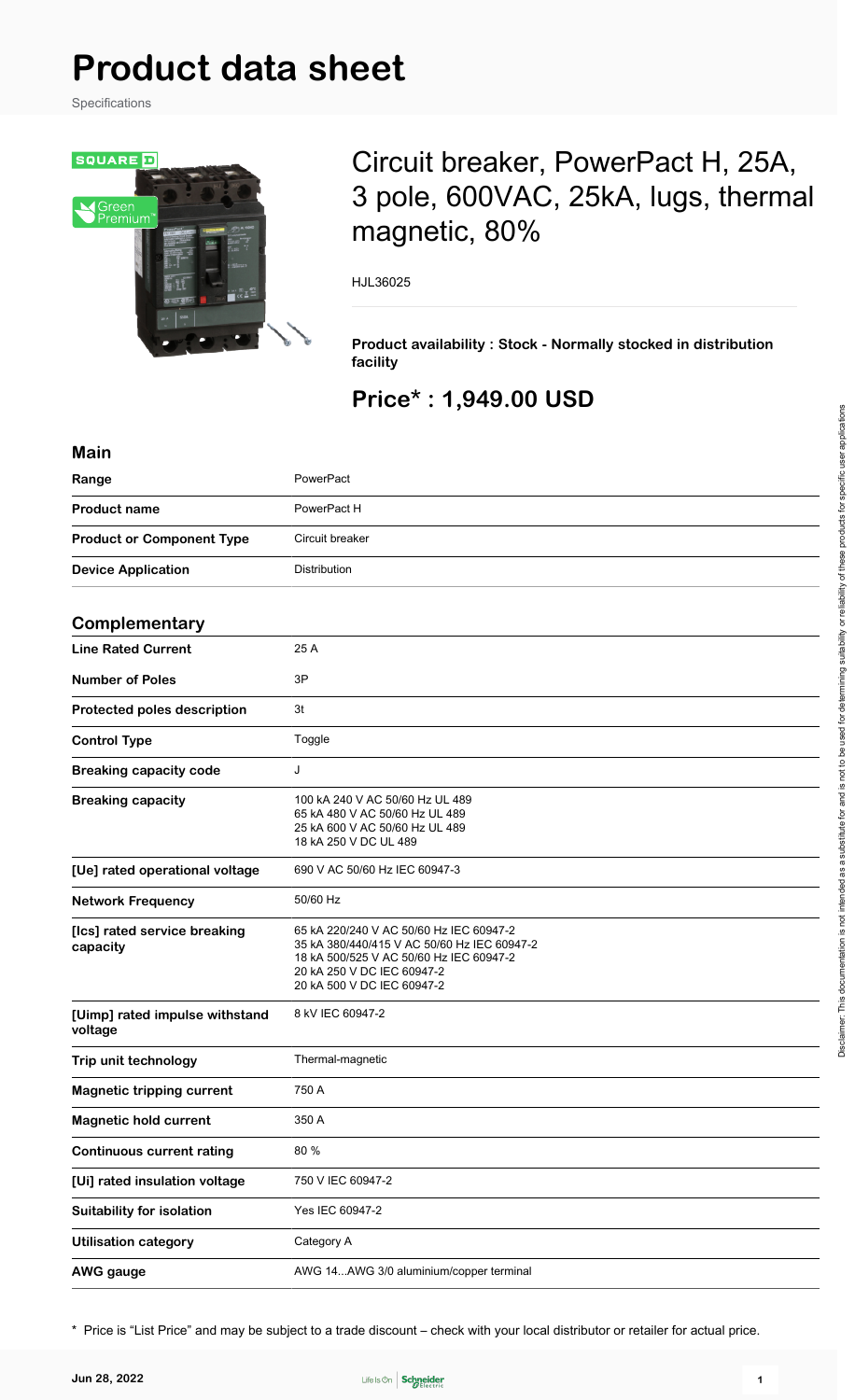| <b>Local signalling</b>        | Switched off (OFF) 1 trip indicator green)                                                                                                                                     |
|--------------------------------|--------------------------------------------------------------------------------------------------------------------------------------------------------------------------------|
| <b>Mounting mode</b>           | Unit mount lug)                                                                                                                                                                |
| <b>Mounting Support</b>        | Lug                                                                                                                                                                            |
| <b>Electrical connection</b>   | Lugs line<br>Lugs load                                                                                                                                                         |
| <b>Terminal identifier</b>     | AL150HD                                                                                                                                                                        |
| <b>Tightening torque</b>       | 44.25 lbf.in (5 N.m) 0.000.01 in <sup>2</sup> (2.56 mm <sup>2</sup> ) (AWG 14AWG 10)<br>123.91 lbf.in (14 N.m) 0.020.15 in <sup>2</sup> (1095 mm <sup>2</sup> ) (AWG 8AWG 3/0) |
| <b>Number of slots</b>         | 2 auxiliary switch OF plug-in)<br>1 alarm switch SD plug-in)<br>1 overcurrent trip switch SDE plug-in)<br>1 voltage release MN or MX plug-in)                                  |
| Power wire stripping length    | $0.63$ in (16 mm)                                                                                                                                                              |
| Color                          | <b>Black</b>                                                                                                                                                                   |
| Height                         | 6.42 in (163 mm)                                                                                                                                                               |
| Width                          | 4.09 in (104 mm)                                                                                                                                                               |
| Depth                          | 3.39 in (86 mm)                                                                                                                                                                |
| <b>Net Weight</b>              | 4.85 lb(US) (2.2 kg)                                                                                                                                                           |
| <b>Quantity per Set</b>        | 1                                                                                                                                                                              |
| <b>Communication interface</b> | Modbus<br>Ethernet                                                                                                                                                             |

#### **Environment**

| <b>Quality labels</b>                                | СE                                                                  |
|------------------------------------------------------|---------------------------------------------------------------------|
| <b>Standards</b>                                     | UL<br><b>CSA</b><br><b>NEMA</b><br>NOM-003-SCFI-2000<br>IEC 60947-2 |
| <b>Product certifications</b>                        | UL<br><b>CSA</b><br><b>NOM</b>                                      |
| IP degree of protection                              | Front cover IP40 IEC 60529                                          |
| <b>Pollution degree</b>                              | 3 IEC 60947-1                                                       |
| <b>Ambient Air Temperature for</b><br>Operation      | 28158 °F (-270 °C)                                                  |
| <b>Ambient Air Temperature for</b><br><b>Storage</b> | $-58185$ °F ( $-5085$ °C)                                           |
| <b>Operating altitude</b>                            | $<$ 6561.68 ft (2000 m) without derating<br>5000 m with derating    |

#### **Ordering and shipping details**

| Category                 | 01115-HG, HJ, JG, JJ UNIT MT BREAKER/SWITCH |
|--------------------------|---------------------------------------------|
| <b>Discount Schedule</b> | DE <sub>2</sub>                             |
| <b>GTIN</b>              | 785901706717                                |
| Nbr. of units in pkg.    |                                             |
| Package weight(Lbs)      | 4.06 lb(US) (1.84 kg)                       |
| Returnability            | Yes                                         |
| Country of origin        | МX                                          |

### **Packing Units**

| Unit Type of Package 1 | <b>PCE</b> |
|------------------------|------------|
|------------------------|------------|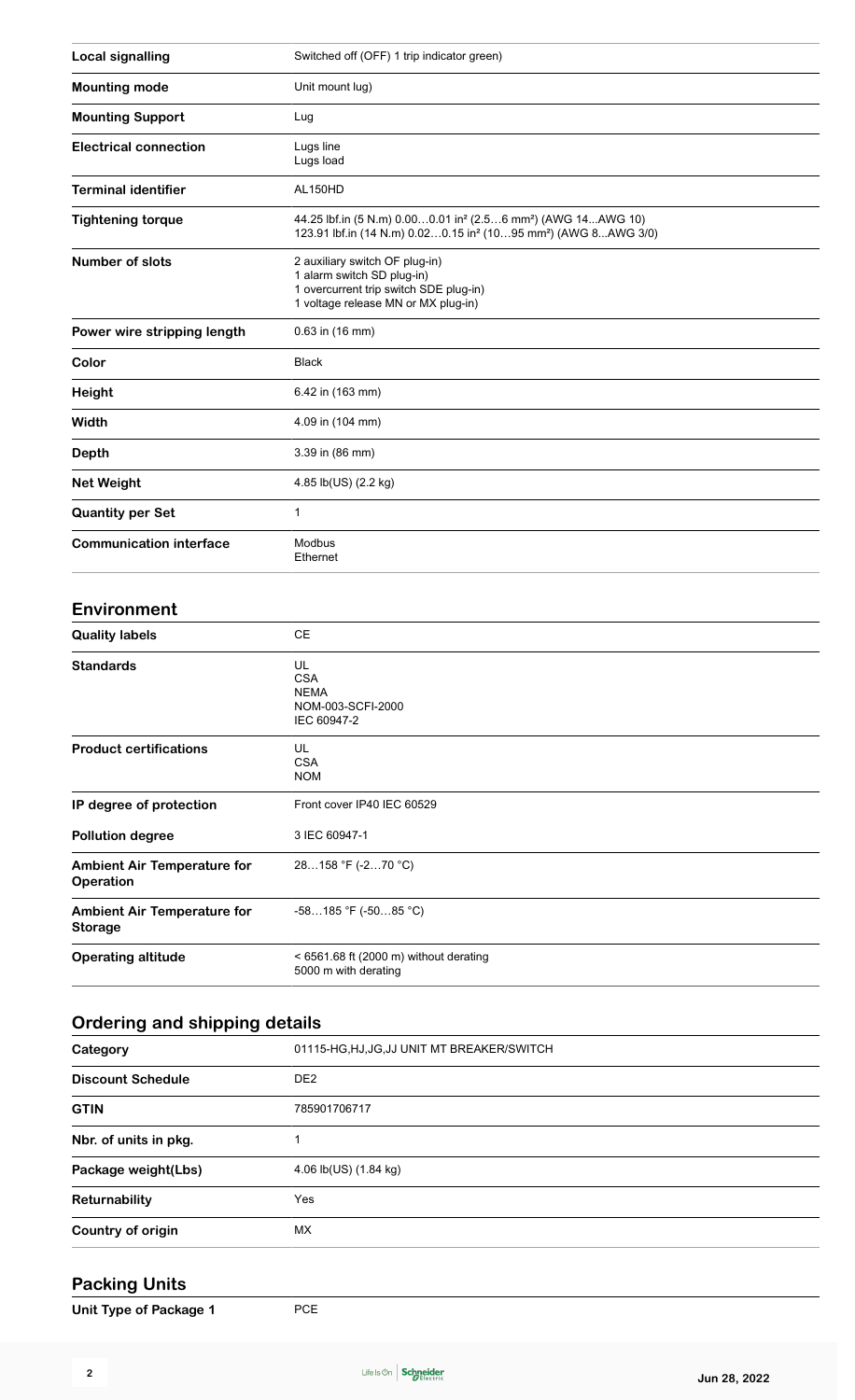| Package 1 Height | 5.71 in (14.5 cm) |
|------------------|-------------------|
| Package 1 width  | 7.40 in (18.8 cm) |
| Package 1 Length | 8.90 in (22.6 cm) |

# **Offer Sustainability**

| Sustainable offer status          | Green Premium product                                                                                                                                                                                                                                                                        |
|-----------------------------------|----------------------------------------------------------------------------------------------------------------------------------------------------------------------------------------------------------------------------------------------------------------------------------------------|
| California proposition 65         | WARNING: This product can expose you to chemicals including: DINP, which is known to the State of<br>California to cause cancer, and DIDP, which is known to the State of California to cause birth defects or<br>other reproductive harm. For more information go to www.P65Warnings.ca.gov |
| <b>REACh Regulation</b>           | <b>REACh Declaration</b>                                                                                                                                                                                                                                                                     |
| <b>EU RoHS Directive</b>          | Compliant<br><b>EU RoHS Declaration</b>                                                                                                                                                                                                                                                      |
| Mercury free                      | Yes                                                                                                                                                                                                                                                                                          |
| <b>RoHS</b> exemption information | <b>Yes</b>                                                                                                                                                                                                                                                                                   |
| <b>China RoHS Regulation</b>      | China RoHS declaration<br>Product out of China RoHS scope. Substance declaration for your information.                                                                                                                                                                                       |
| <b>Environmental Disclosure</b>   | <b>Product Environmental Profile</b>                                                                                                                                                                                                                                                         |
| <b>Circularity Profile</b>        | End of Life Information                                                                                                                                                                                                                                                                      |
| <b>PVC</b> free                   | Yes                                                                                                                                                                                                                                                                                          |
|                                   |                                                                                                                                                                                                                                                                                              |

#### **Contractual warranty**

| W<br><b>TTALLALLY</b><br>and the control | ontns |
|------------------------------------------|-------|